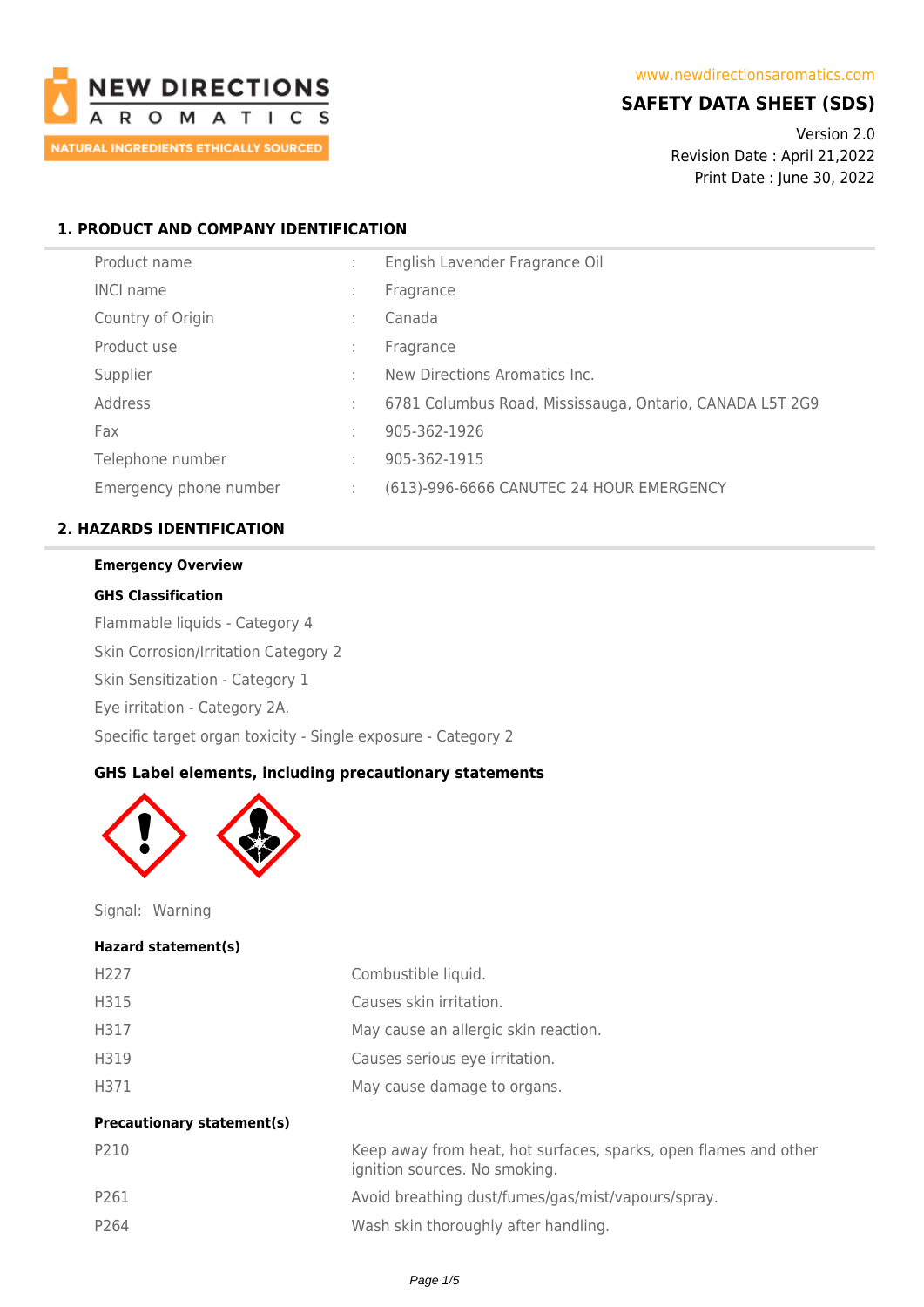| P272           | Contaminated work clothing should not be allowed out of the workplace.                                                              |
|----------------|-------------------------------------------------------------------------------------------------------------------------------------|
| P280           | Wear protective gloves/protective clothing/eye protection/face protection.                                                          |
| P301+P310      | IF SWALLOWED: Immediately call a POISON CENTER/doctor/                                                                              |
| P302+P352      | IF ON SKIN: Wash with plenty of water/                                                                                              |
| P305+P351+P338 | IF IN EYES: Rinse cautiously with water for several minutes. Remove<br>contact lenses if present and easy to do - continue rinsing. |
| P331           | Do NOT induce vomiting.                                                                                                             |
| P332+P313      | If skin irritation occurs: Get medical advice/attention.                                                                            |
| P333+P313      | If skin irritation or a rash occurs: Get medical advice/attention.                                                                  |
| P337+P313      | If eye irritation persists get medical advice/attention.                                                                            |
| P370+P378      | In case of fire: Use appropriate fire extinguisher to extinguish.                                                                   |
| P403+P235      | Store in a well ventilated place. Keep cool.                                                                                        |
| P405           | Store locked up.                                                                                                                    |
| P501           | Dispose of contents/container according to local regulations.                                                                       |

## **3. COMPOSITION / INFORMATION INGREDIENTS**

| <b>Product Name</b>              | <b>CAS NO</b> | <b>EC NO</b> | <b>Concentration</b> |
|----------------------------------|---------------|--------------|----------------------|
| Fragrance - Proprietary mixture. |               | $\sim$       | 100%                 |

## **NOTE:**

The specific chemical identity and/or exact percentage (concentration) of composition has been withheld as a trade secret is required.

## **4. FIRST AID MEASURES**

### **Eye contact**

Immediately flush eyes with plenty of cool water for at least 15 minutes. Get medical attention if irritation occurs.

## **Skin contact**

Remove contaminated clothing. Wash area with soap and water. If irritation occurs, get medical attention.

### **Inhalation**

If inhaled, removed to fresh air. Get medical attention if symptoms appear.

### **Ingestion**

Seek medical attention or contact local poison control center.

## **5. FIRE FIGHTING MEASURES**

### **Suitable extinguishing media**

CO2, powder or water spray. Fight larger fires with water spray or alcohol resistant foam.

### **Unsuitable extinguishing media**

Water with full jet

### **Special protective equipment and precautions for fire-fighters**

Wear proper protective equipment. Exercise caution when fighting any chemical fire. Use water spray or fog for cooling exposed containers.

### **Special hazards arising from the substance or its combustible products**

Hazardous decomposition products may be formed at extreme heat or if burned.

## **Resulting gases**

Carbon oxides.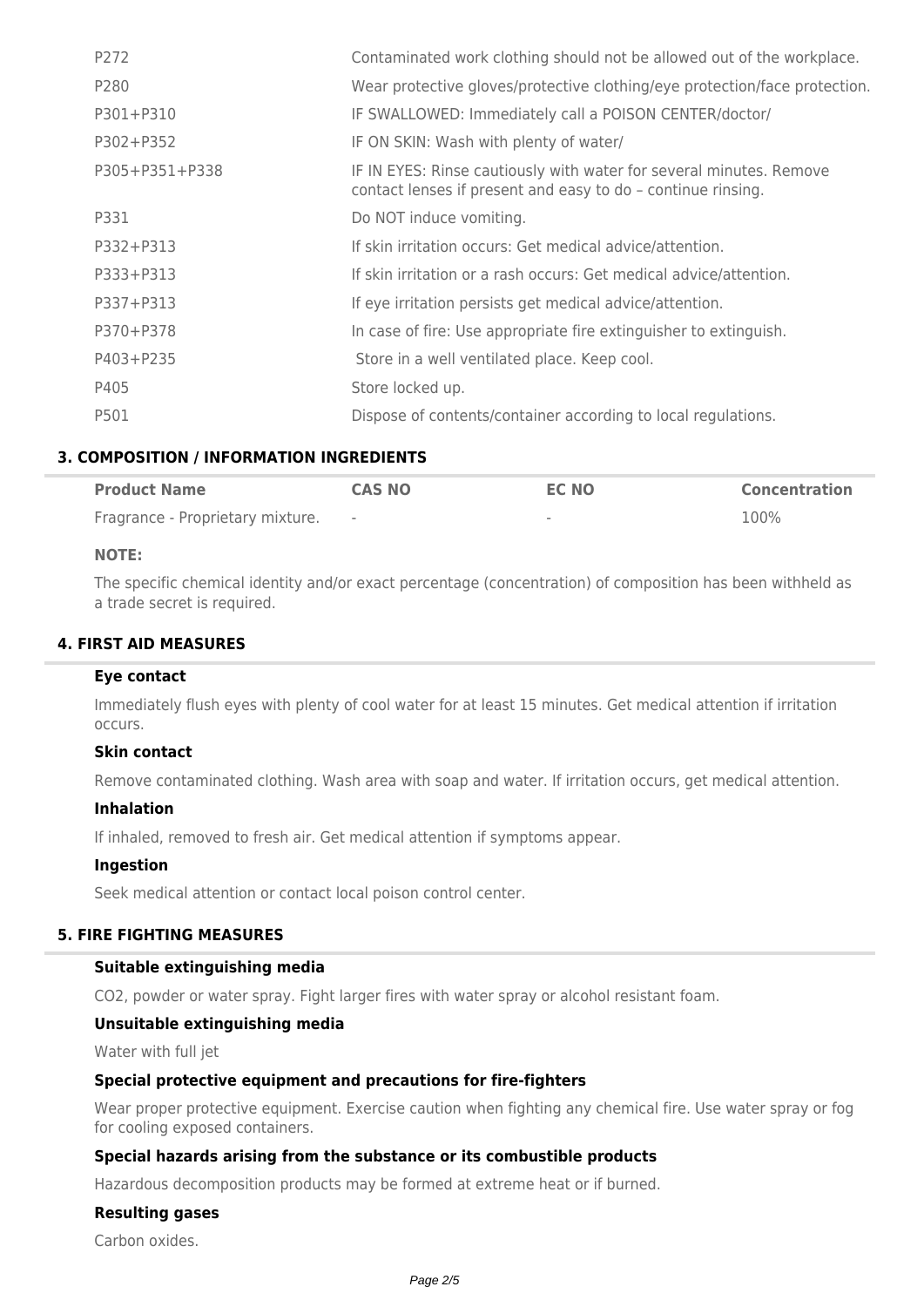### **Personal precautions, protective equipment and emergency procedures.**

Equip clean crew with proper protection. Respiratory protection equipment may be necessary.

#### **Environmental precautions**

Prevent entry to sewers and public waters. Notify authorities if product enters sewers or public waters.

#### **Methods and materials for containment and cleaning up**

Clean up any spills as soon as possible, using an absorbent material to collect it. Use suitable disposal containers.

## **7. HANDLING AND STORAGE**

#### **Precautions for safe handling**

No direct lighting. No smoking. Ensure prompt removal from eyes, skin and clothing. Wash hands and other exposed areas with mild soap and water before eating, drinking or smoking and when leaving work. Handle in accordance with good industrial hygiene and safety procedures.

### **Conditions for safe storage, including any incompatibilities**

Provide local exhaust or general room ventilation to minimize dust and/or vapour concentrations. Keep container closed when not in use.

### **8. EXPOSURE CONTROLS AND PERSONAL PROTECTION**

#### **Exposure controls**

Ensure adequate ventilation, especially in confined areas.

#### **Eyes**

Use tightly sealed goggles.

#### **Skin**

If skin contact or contamination of clothing is likely, protective clothing should be worn. Use protective gloves.

### **Respiratory**

In case of insufficient ventilation, wear suitable respiratory equipment.

### **9. PHYSICAL AND CHEMICAL PROPERTIES**

| Appearance                    | ÷ | Colorless to pale yellow liquid. |
|-------------------------------|---|----------------------------------|
| Odor                          | ÷ | Sweet floral, herbaceous odor.   |
| Initial b.p and boiling range | ÷ | Greater than 35°C.               |
| Flash point                   | ÷ | 79°C                             |
| Relative density              | ÷ | $0.8860 - 0.8960$ @ 25°C         |
| Solubility (ies)              | ÷ | Insoluble in water.              |
| Refractive index              | ÷ | $1.4530 - 1.4630$ @ 20°C         |

## **10. STABILITY AND REACTIVITY**

#### **Reactivity**

This material presents no significant reactivity hazard.

### **Chemical stability**

Chemically stable.

### **Possibility of hazardous reactions**

Hazardous polymerization will not occur.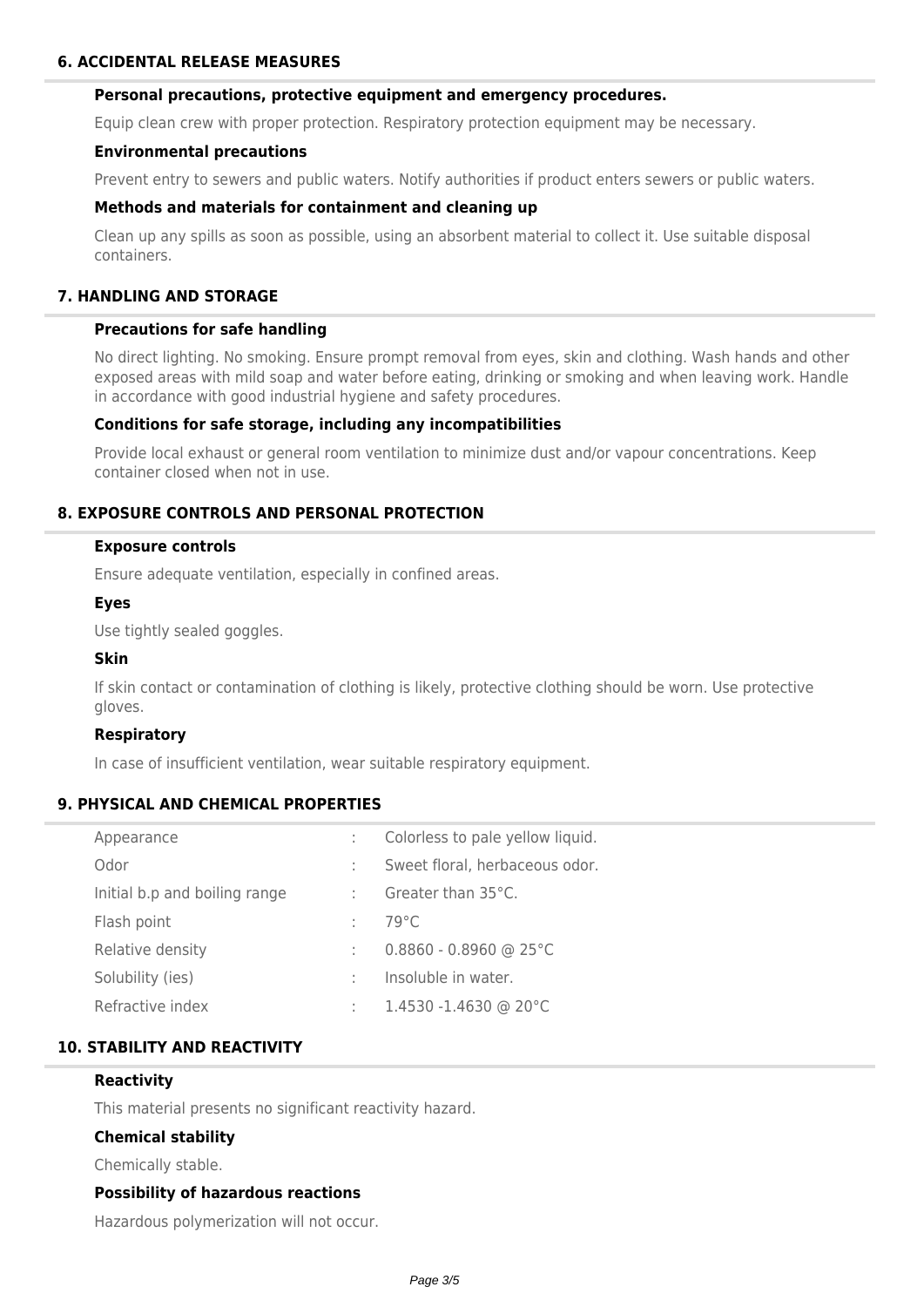## **Conditions to avoid**

Avoid sparks, flame and other heat sources.

#### **Incompatible materials**

Strong oxidizing agents.

### **Hazardous decomposition products**

Carbon Oxides.

### **11. TOXICOLOGICAL INFORMATION**

#### **Acute toxicity**

Oral LD50: > 5000 mg/kg.

#### **Inhalation**

Inhalation of high concentrations of vapor may result in irritation of eyes, nose and throat, headache, nausea, and dizziness.

#### **Skin contact**

Irritant to skin and mucous membranes.

#### **Eye contact**

Possible irritation should be prevented by wearing safety glasses.

### **12. ECOLOGICAL INFORMATION**

#### **Ecotoxicity**

Avoid any pollution of ground, surface or underground water.

#### **Persistence and degradability**

Not available.

#### **Bio - accumulative potential**

Not available.

#### **Mobility in soil**

Not available.

# **Other adverse effects**

Not available.

## **13. DISPOSAL CONSIDERATION**

Dispose of product in accordance with local, state or provincial and federal regulations. Check with local municipal authority to ensure compliance.

### **14. TRANSPORT INFORMATION**

#### **UN Number**

Not regulated.

## **US DOT Shipping Description (Land)**

Not regulated.

## **IMO-IMDG Shipping Description (Sea)**

Not regulated.

### **IATA Shipping Description (Air)**

Not regulated.

### **15. REGULATORY INFORMATION**